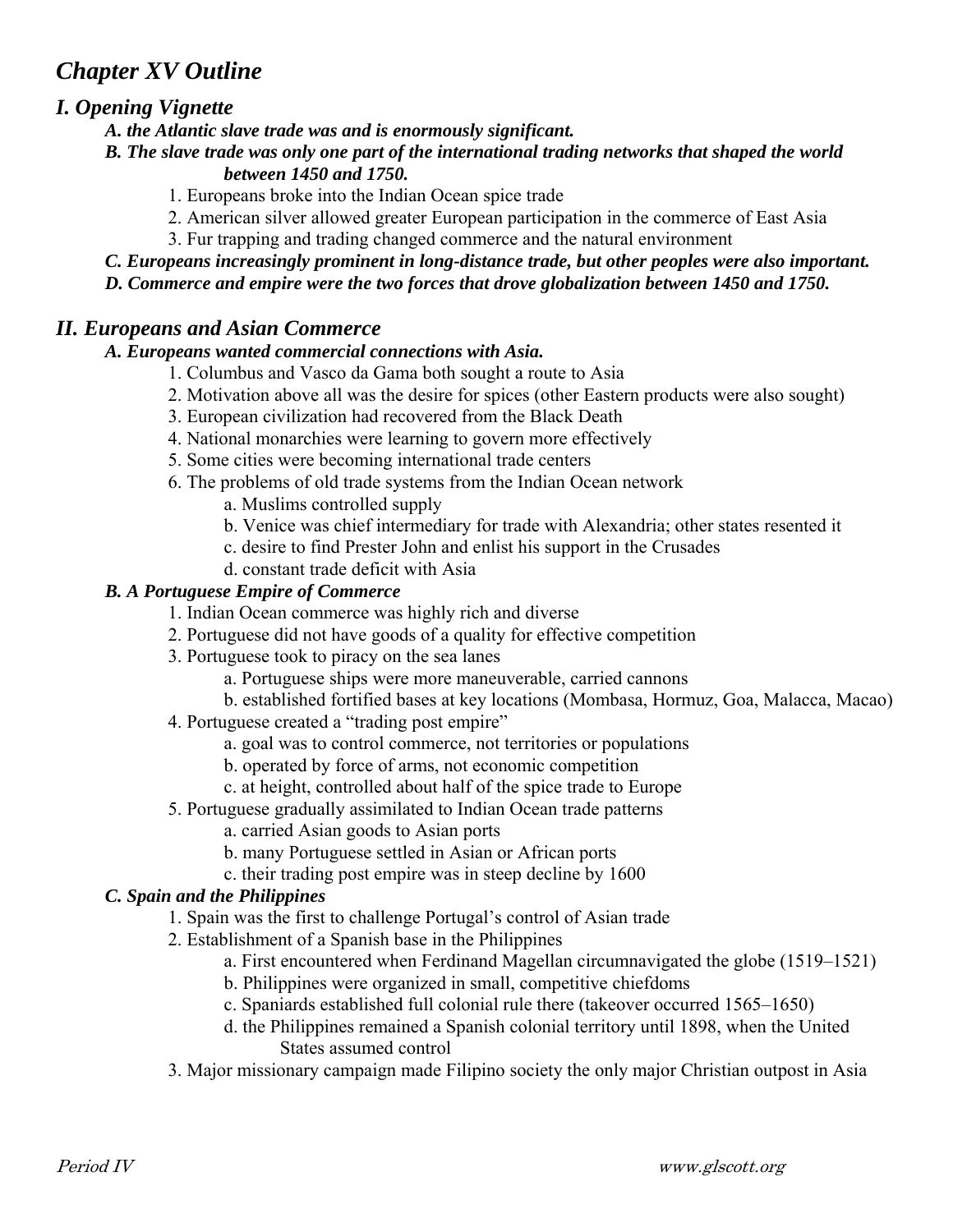- 4. Spaniards introduced forced relocation, tribute, taxes, unpaid labor
	- a. large estates for Spanish settlers, religious orders, and Filipino elite
	- b. women's ritual and healing roles were attacked
- 5. Manila became a major center with a diverse population
- 6. Periodic revolts by Chinese population; Spaniards expelled or massacred them several times

#### *D. The East India Companies*

- 1. Dutch and English both entered Indian Ocean commerce in the early seventeenth century
	- a. soon displaced the Portuguese
	- b. competed with each other
- 2. ca. 1600: both the Dutch and the English organized private trading companies to handle Indian Ocean trade
	- a. merchants invested, shared the risks
	- b. Dutch and British East India companies were chartered by their respective govn't.
	- c. had power to make war and govern conquered peoples
- 3. established their own trading post empires
	- a. Dutch empire was focused on Indonesia
	- b. English empire was focused on India
	- c. French company was also established
- 4. Dutch East India Company
	- a. controlled both shipping and production of cloves, cinnamon, nutmeg, and mace
	- b. seized small spice-producing islands and forced people to sell only to the Dutch
	- c. destroyed the local economy of the Spice Islands; made the Dutch rich
- 5. British East India Company
	- a. was not as well financed or as commercially sophisticated as the Dutch; couldn't break into the Spice Islands
	- b. established three major trade settlements in India (seventeenth century)
	- c. British navy gained control of Arabian Sea and Persian Gulf
	- d. could not compete with the Mughal Empire on land
	- e. negotiated with local rulers for peaceful establishment of trade bases
	- f. Britons traded pepper and other spices, but cotton textiles became more important
- 6. Dutch and English also became involved in "carrying trade" within Asia
- 7. Both gradually evolved into typical colonial domination

#### *E. Asian Commerce*

- 1. European presence was much less significant in Asia than in Americas or Africa
- 2. Europeans were no real military threat to Asia
- 3. The case of Japan
	- a. Portuguese reached Japan in the mid-sixteenth century
	- b. Japan at the time was divided by constant conflict among feudal lords (daimyo) supported by samurai
	- c. at first, Europeans were welcome
	- d. but Japan unified politically under the Tokugawa shogun in the early  $17<sup>th</sup>$  century
		- i. increasingly regarded Europeans as a threat to unity
		- ii. Expulsion of missionaries, massive persecution of Christians
		- iii. Japanese were barred from travel abroad
		- iv. Europeans were banned, except the Dutch at a single site
	- e. Japan was closed off from Europe from 1650 to 1850
- 4. Asian merchants continued to operate, despite European presence
	- a. overland trade within Asia remained in Asian hands
	- b. tens of thousands of Indian merchants lived Central Asia, Persia, and Russia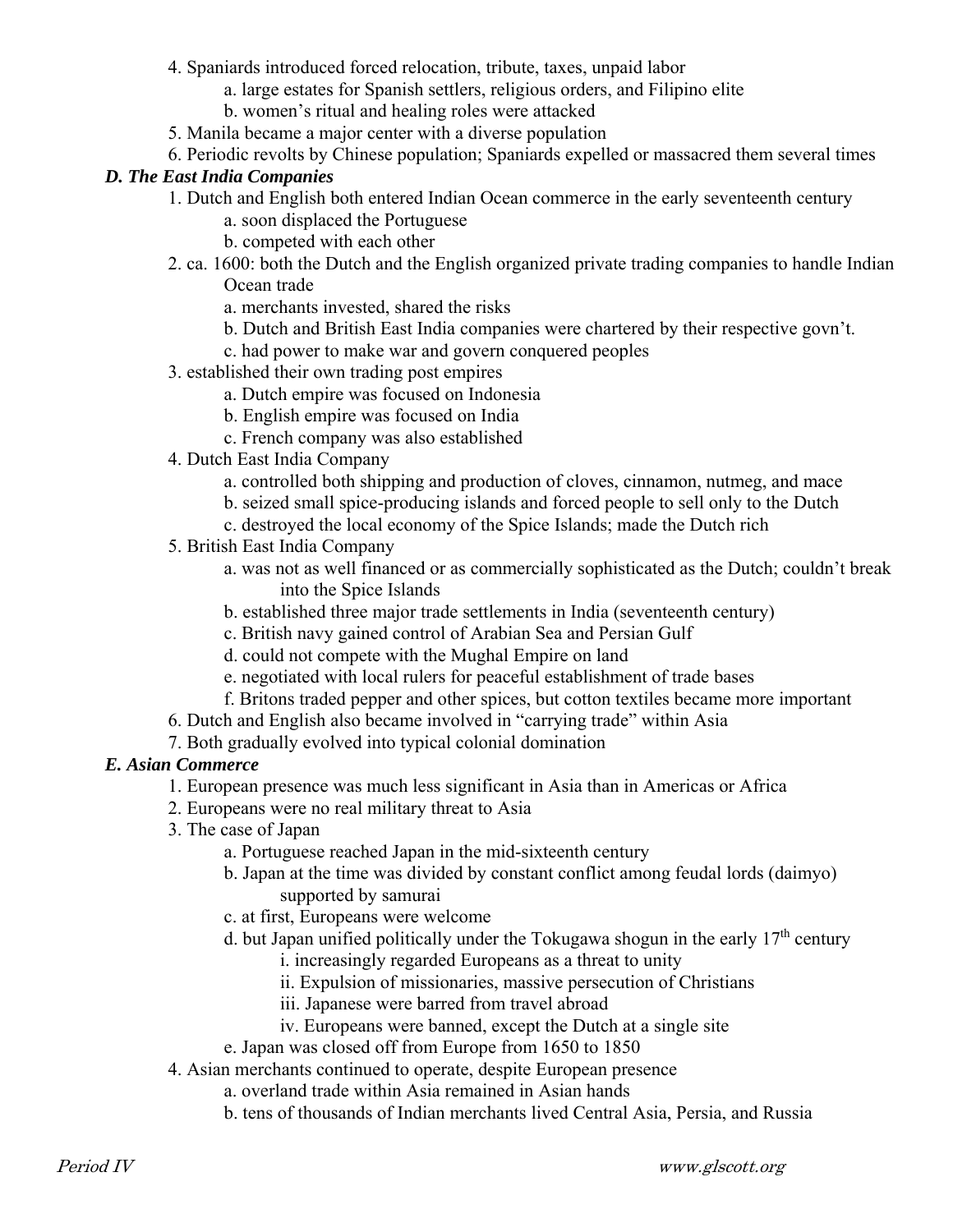# *III. Silver and Global Commerce*

#### *A. The silver trade more important than the spice trade in creating a global exchange network.*

- 1. Enormous silver deposits were discovered in Bolivia and Japan in the mid-sixteenth century
- 2. In the early modern period, Spanish America produced around 85 percent of the world's silver

#### *B. China's economy was huge and had a growing demand for silver.*

- 1. 1570s: the Chinese government consolidated taxes into a single tax to be paid in silver
	- a. value of silver skyrocketed
	- b. foreigners with silver could purchase more Chinese products than before

#### *C. Silver was central to world trade.*

- 1. "Silver drain" to Asia: bulk of the world's silver supply ended up in China (most of the rest reached other parts of Asia)
- 2. Spanish silver brought to Europe was used to buy Asian goods
- 3. Silver bought African slaves and Asian spices
- 4. The Spanish "piece of eight" was widely used for international exchange
- 5. Potosí, Bolivia, became the largest city in the Americas (population: 160,000) because it was at the world's largest silver mine
	- a. the city's wealthy European elite lived in luxury
	- b. Native American miners lived in horrid conditions

# *D. Silver vastly enriched the Spanish monarchy.*

- 1. Caused inflation, not real economic growth in Spain
	- a. Spanish economy was too rigid
	- b. Spanish aristocrats were against economic enterprise
- 2. Spain lost its dominance when the value of silver fell ca. 1600

#### *E. Japanese government profited more from silver production than did Spain.*

- 1. Tokugawa shoguns used silver revenues to defeat rivals and unify the country
- 2. Worked with the merchant class to develop a market-based economy
- 3. Heavy investment in agriculture and industry
- 4. averted ecological crisis, limited population growth

# *F. In China, silver further commercialized the country's economy.*

- 1. People needed to sell something to obtain silver to pay their taxes
- 2. Economy became more regionally specialized
- 3. Deforestation was a growing problem; wasn't addressed as it was in Japan

# *G. Europeans were essentially middlemen in world trade.*

- 1. Funneled American silver to Asia
- 2. Asian commodities took market share from European products

# *IV. The "World Hunt": Fur in Global Commerce*

# *A. Europe's supply of fur-bearing animals was sharply diminished by 1500.*

#### *B. There was intense competition for the furs of North America.*

- 1. French were prominent in St. Lawrence valley, Great Lakes, and along the Mississippi
- 2. British traders moved into Hudson Bay region
- 3. Dutch moved into what is now New York

# *C. North American fur trade*

- 1. Europeans usually traded with Indians for furs or skins, rather than hunting or trapping animals themselves
- 2. Beaver and other furry animals were driven to near extinction
- 3. By the 1760s, hunters in the southeastern British colonies took around 500,000 deer every year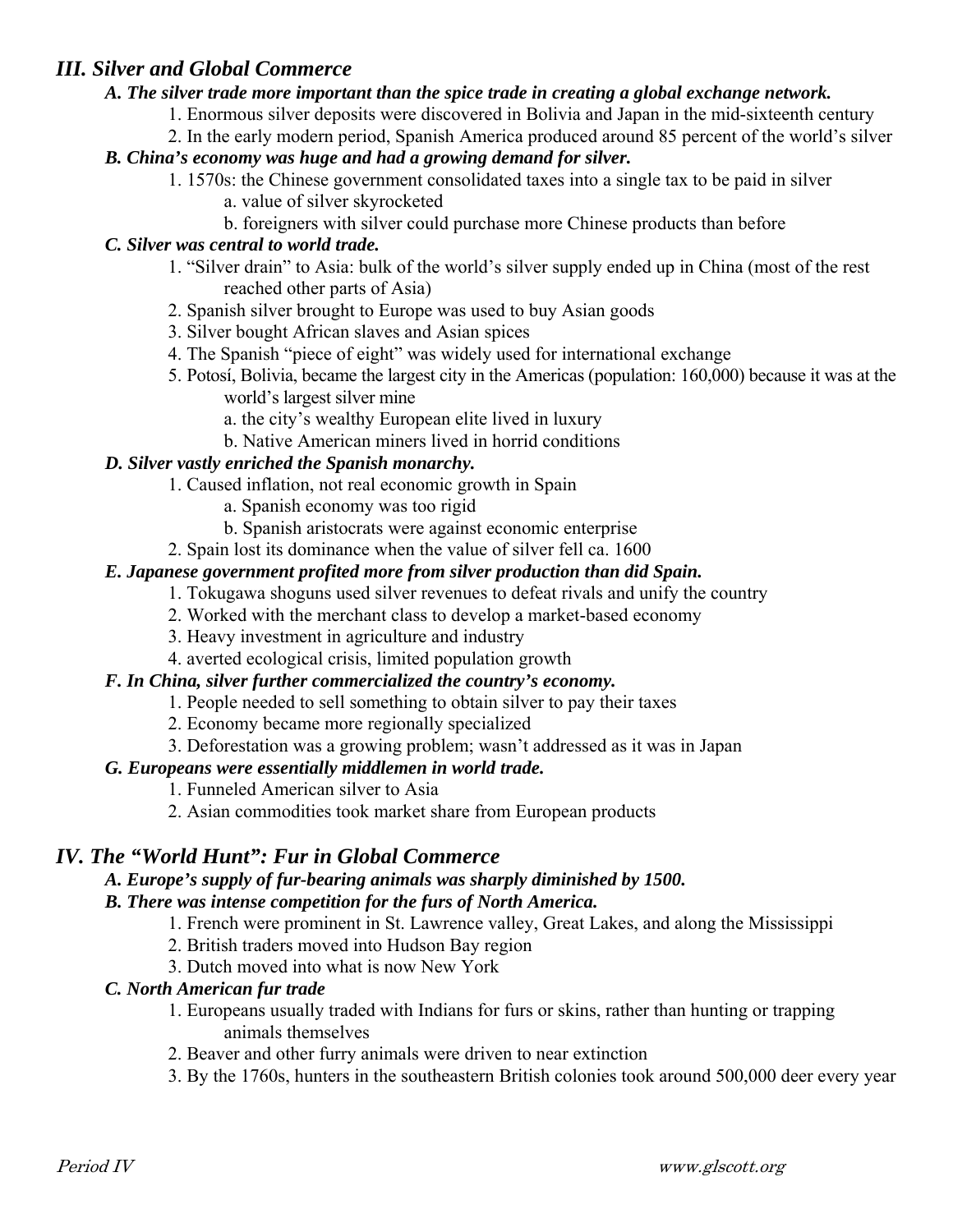- 4. Trade was profitable for the Indians
	- a. received many goods of real value
	- b. Huron chiefs enhanced their authority with control of European goods
	- c. but Indians fell prey to European diseases
	- d. fur trade generated much higher levels of inter-Indian warfare
- 5. Native Americans became dependent on European trade goods.
	- a. iron tools and cooking pots
	- b. gunpowder weapons
	- c. European textiles
	- d. as a result, many traditional crafts were lost
	- e. many animal species were depleted through overhunting
	- f. deeply destructive power of alcohol on Indian societies

#### *D. Russian fur trade*

- 1. Profits of fur trade were the chief incentive for Russian expansion
- 2. Had a similar toll on native Siberians as it had on Indians
	- a. dependence on Russian goods
	- b. depletion of fur-bearing animal populations
- 3. Russians didn't have competition, so they forced Siberians to provide furs instead of negotiating commercial agreements
- 4. Private Russian hunters and trappers competed directly with Siberians

# *V. Commerce in People: The Atlantic Slave Trade*

#### *A. Between the mid-fifteenth and mid-nineteenth centuries, the Atlantic slave trade took an estimated 11 million people from Africa to the Americas.*

- 1. millions more died in the process
- 2. Vast human tragedy
- 3. African slave trade transformed the societies of all participants
	- a. the African diaspora created racially mixed societies in the Americas
		- b. slave trade and slavery enriched many
		- c. slavery became a metaphor for many types of social oppression

#### *B. The Slave Trade in Context*

- 1. Most human societies have had slaves
- 2. Africans had practiced slavery and sold slaves for centuries
	- a. trans-Saharan trade took slaves to the Mediterranean world
	- b. East African slave trade
- 3. Slavery took many forms, depending on the region and time period
	- a. slaves were often assimilated into their owners' households
	- b. children of slaves were sometimes free, sometimes slaves
	- c. Islamic world preferred female slaves; Atlantic slave trade favored males
	- d. not all slaves had lowly positions (in Islamic world, many slaves had military or political status)
	- e. most premodern slaves worked in households, farms, or shops
- 4. Distinctiveness of slavery in the Americas
	- a. the scale and importance of the slave trade in the Americas was enormous
	- b. largely based on plantation agriculture, with slaves denied any rights at all
	- c. slave status was inherited
	- d. little hope of manumission
	- e. widespread slavery in society that valued human freedom and equality—unlike anywhere else except maybe ancient Greece
	- f. slavery was wholly identified with Africa and with "blackness"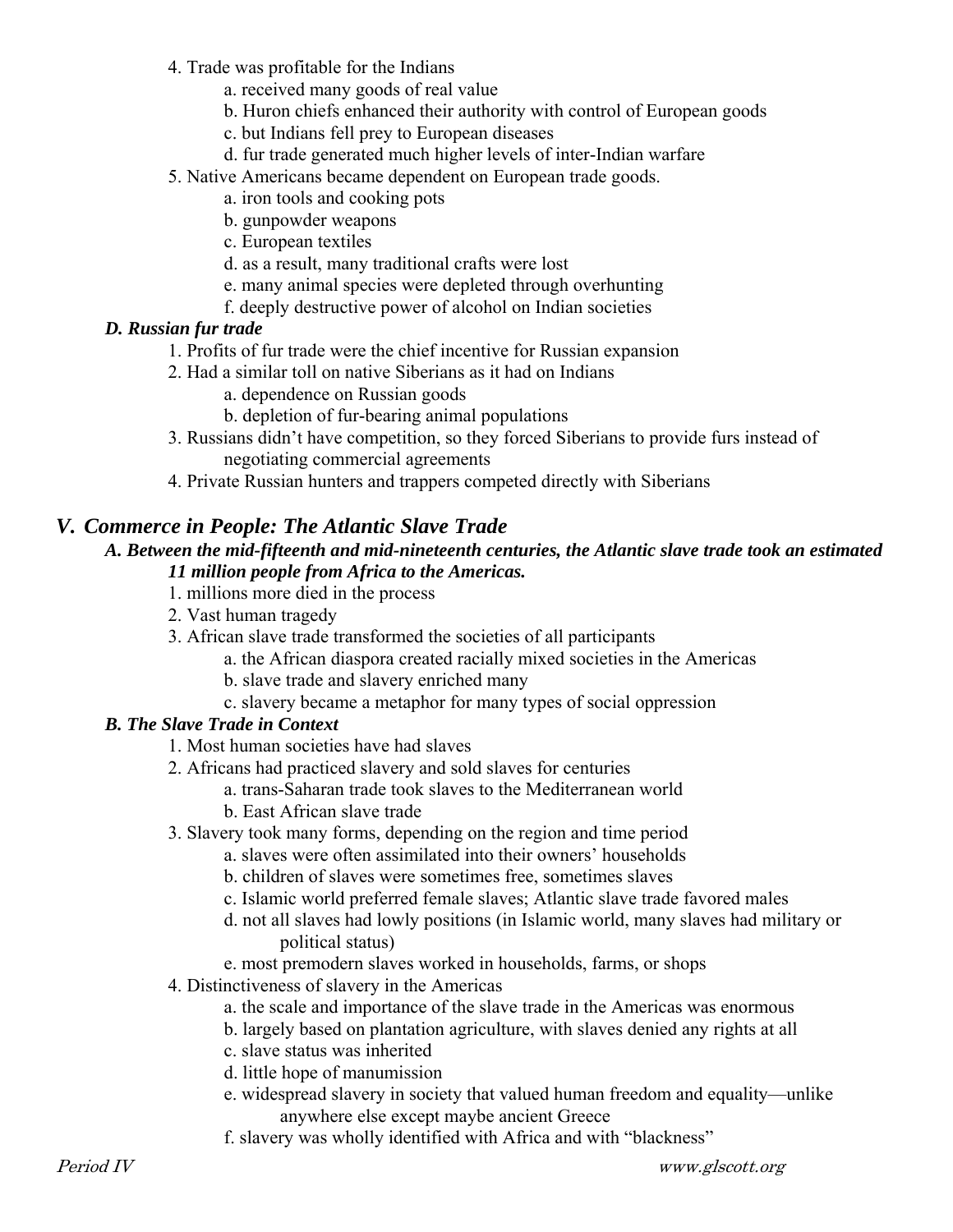5. Origins of Atlantic slavery lay in the Mediterranean and with sugar production

- a. sugar production was the first "modern" industry (major capital investment, technology, disciplined workers, mass market)
- b. the work was very difficult and dangerous—slaves were ideal
- c. at first, Slavs from the Black Sea region provided most slaves for Mediterranean sugar plantations
- d. Portuguese found an alternative slave source in West Africa
- 6. Africans became the primary source of slave labor for the Americas
	- a. Slavs weren't available
	- b. Indians died of European diseases
- c. Europeans were a bad alternative: Christians from marginal lands couldn't be enslaved; indentured servants were expensive
- d. Africans were farmers, had some immunity to diseases, were not Christian, and were readily available
	- e. long debate on how much racism was involved

#### *C. The Slave Trade in Practice*

- 1. Slave trade was driven by European demand
- 2. Europeans didn't raid Africa for slaves; they traded freely with African merchants and elites
	- a. from capture to sale on the coast, trade was in African hands
	- b. Africans received trade goods in return, often bought with American silver
- 3. Destabilization of African societies
	- a. many smaller societies were completely disrupted by slave raids from their neighbor
	- b. even larger states were affected (e.g., kingdom of Kongo)
	- c. some African slave traders were themselves enslaved by unscrupulous Europeans
- 4. Increasing pace of Atlantic slave trade
	- a. between 1450 and 1600, fewer than 4,000 slaves were shipped annually
	- b. in the seventeenth century, average of 10,000 slaves per year taken to the Americas
- 5. Who was enslaved?
	- a. people from West Africa (present-day Mauritania to Angola)
	- b. mostly people from marginal groups (prisoners of war, debtors, criminals)
	- c. Africans generally did not sell their own peoples
- 6. 80 percent of slaves ended up in Brazil and the Caribbean
	- a. 5–6 percent in North America
	- b. the rest in mainland Spanish America or in Europe
	- c. about 15 percent of those enslaved died during the Middle Passage

# *D. Comparing Consequences: The Impact of the Slave Trade in Africa*

- 1. Created new transregional linkages
- 2. Slowed Africa's growth, while Europe and China expanded in population
	- a. sub-Saharan Africa had about 18 percent of the world's population in 1600 but only 6 percent in 1900
	- b. slave trade generated economic stagnation and political disruption in Africa
		- i. those who profited in the trade did not invest in production
		- ii. Did not generate breakthroughs in agriculture or industry—since
		- Europeans didn't increase demand for Africa's products, just for its people
- 3. Political effects
	- a. some kingdoms (Kongo, Oyo) gradually disintegrated
	- b. some took advantage of the slave trade